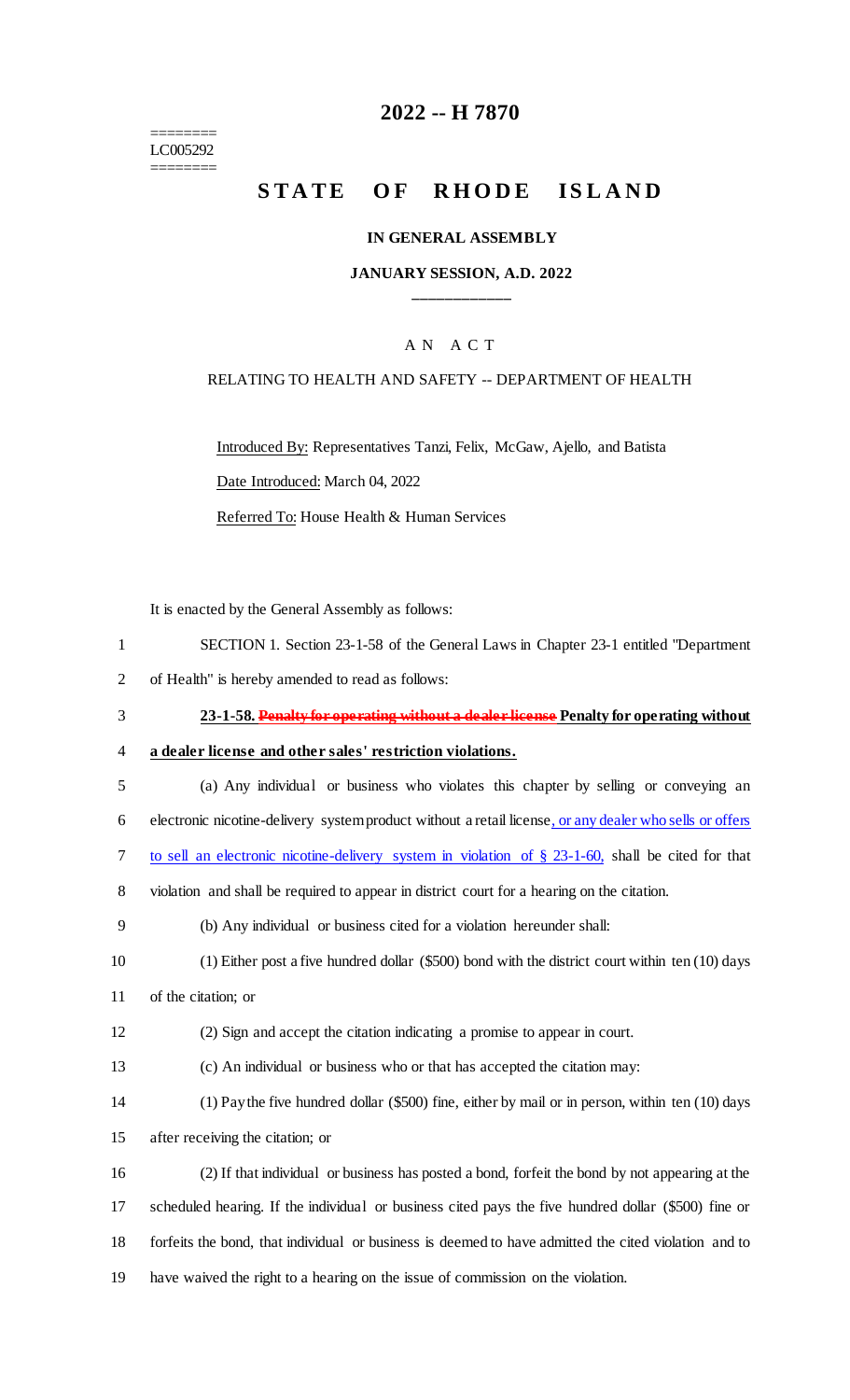(d) The court, after a hearing on a citation, shall make a determination as to whether a violation has been committed. If it is established that the violation did occur, the court shall impose a five hundred dollar (\$500) fine in addition to any court costs or fees. SECTION 2. Chapter 23-1 of the General Laws entitled "Department of Health" is hereby amended by adding thereto the following sections: **23-1-59. Tobacco product sales' restrictions -- Definitions.**  Whenever used in this chapter, unless the context requires otherwise: (1) "Contraband" means any electronic nicotine-delivery system or tobacco product found to be in violation of any provision of this chapter. (2) "Electronic nicotine-delivery system" means the products as defined in § 11-9-13.4. (3) "Flavored product" means any electronic nicotine-delivery system or tobacco product that imparts a distinguishable taste or aroma, other than the taste or smell of tobacco, either prior to, or during, consumption of the product, including, but not limited to, tastes or aromas relating to any fruit, mint, menthol, wintergreen, chocolate, vanilla, honey, candy, cocoa, dessert, alcoholic beverage, herb or spice. The determination of whether a product is flavored shall not be based solely on the use of additives, flavorings, or particular ingredients, but shall instead consider all aspects of the final product including, but not limited to, taste, flavor and aroma, product labeling, and advertising statements. A product shall be presumed to be flavored if a dealer or distributor has 19 made a statement or claim directed to consumers or the public about such flavor, whether expressed or implied, that it has a distinguishable taste or aroma (other than the taste or aroma of tobacco). (4) "Tobacco product" means the products as defined in § 11-9-13.4. **23-1-60. Flavored product sales' restrictions.**  (a) The sale or offer for sale of any flavored products to consumers within the state of 24 Rhode Island is hereby prohibited. Compassion centers and licensed cultivators registered with the 25 Rhode Island department of business regulations shall be exempt from this provision. 26 (b) Any electronic nicotine-delivery system or tobacco product found to be in violation of this chapter shall be considered contraband and subject to the confiscation provisions outlined in § 44-20-15. (c) Any dealer found to be selling or offering for sale an electronic nicotine-delivery system or tobacco product in violation of this chapter shall be subject to the penalties outlined in §§ 23-1- 58, 44-20-35, 44-20-51, or 44-20-51.1. SECTION 3. This act shall take effect upon passage.

#### ======== LC005292 ========